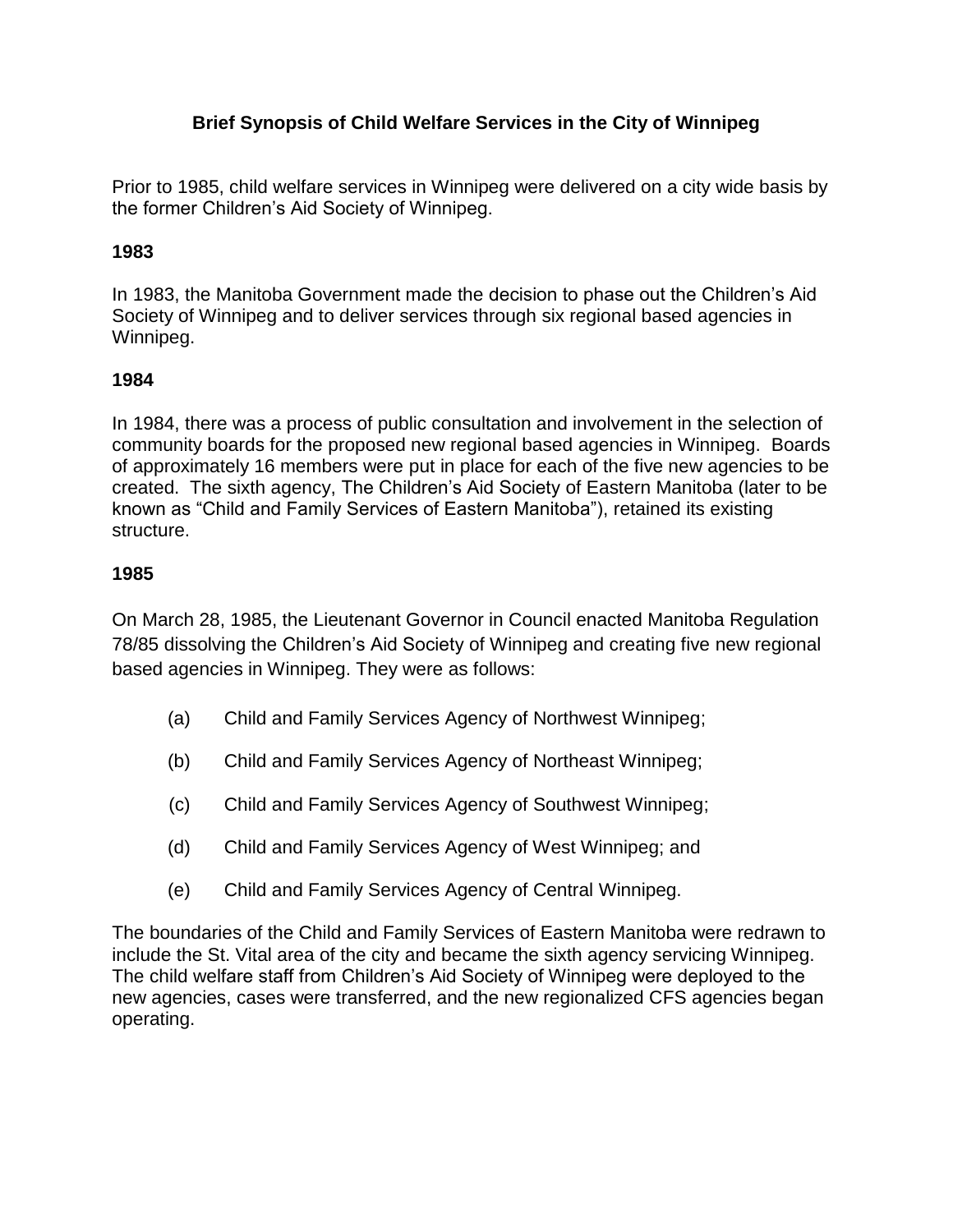### **1986**

On March 7, 1986, the Lieutenant Governor in Council enacted Manitoba Regulation 61/86 continuing the following Winnipeg agencies with some amendments to the names and adjustments in the territorial boundaries:

- (a) Northwest Child and Family Services Agency;
- (b) Northeast Winnipeg Family and Child Extended Social Services (New Facess);
- (c) Winnipeg South Child and Family Services Agency;
- (d) Child and Family Services of Winnipeg West; and
- (e) Child and Family Services of Central Winnipeg.

Child and Family Services of Eastern Manitoba continued to service the St. Vital area of the city.

Manitoba Regulation 78/85 was repealed.

The six regional agencies in Winnipeg decentralized services within their regions and there were now more than 20 service delivery sites in Winnipeg.

### **1991 RECENTRALIZATION**

On June 24, 1991, the Lieutenant Governor in Council enacted the *Winnipeg Child and Family Regulation* (Manitoba Regulation 139/91) incorporating Winnipeg Child and Family Services under s. 6(2) of *The Child and Family Services Act*. Membership of the Board of Directors was to be 13 individuals, 9 directors appointed by the Lieutenant Governor in Council, and one director from each of the following service areas:

- (a) Northwest Winnipeg;
- (b) East/Northeast Winnipeg;
- (c) Southwest Winnipeg; and
- (d) Central Winnipeg.

The 1991 recentralization was intended to permit central coordination and neighbourhood delivery in the four service areas noted above.

The following agencies were dissolved: Northwest Child and Family Services Agency, Northeast Family and Child Extended Social Services (New Facess), Winnipeg South Child and Family Services, Child and Family Services of Winnipeg West, Child and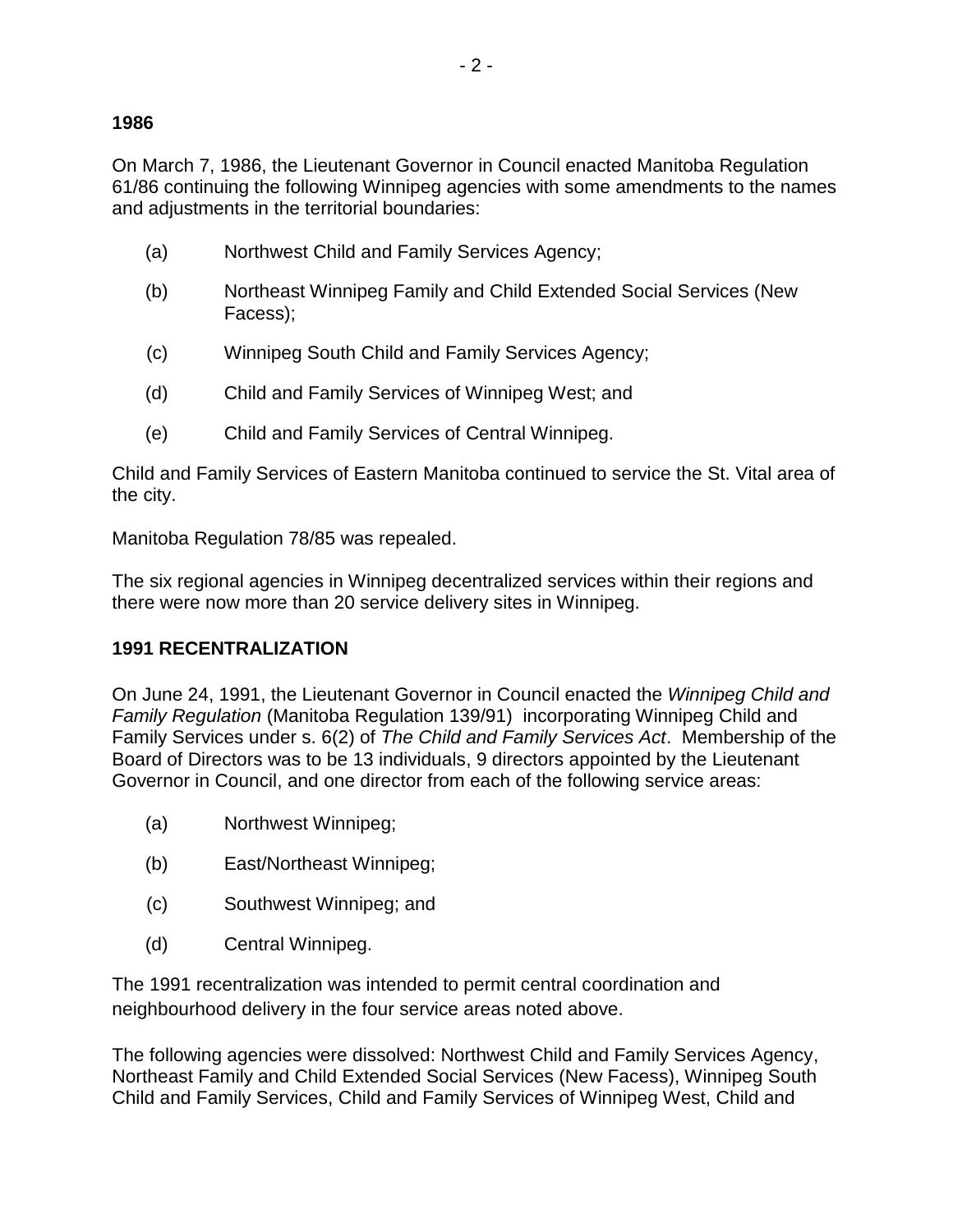Family Services of Central Winnipeg and Child and Family Services of Eastern Manitoba.

## **1999 AGENCY REORGANIZATION**

Commencing in April of 1999, Winnipeg CFS reorganized from an area-based model of service delivery to a program-based model. The program-based model included the following specialized areas of service:

- (a) Services to Children and Families Program;
- (b) Permanency Planning Program;
- (c) Resources in Support of Services Program;
- (d) Community Based Early Intervention Program;
- (e) Aboriginal Liaison Program; and
- (f) Quality Assurance / Research and Planning.<sup>1</sup>

# **2000 AJI-CWI ESTABLISHED**

The AJI-CWI was established in 2000 in response to a recommendation made earlier that year by the Aboriginal Justice Implementation Commission (AJIC). The AJIC recommended that the Government of Manitoba work with First Nations and Metis leaders to develop a plan that would result in First Nations and Metis communities developing and delivering child welfare services throughout Manitoba, including the City of Winnipeg.

## **2001**

In the fall of 2001, a series of public consultations were undertaken throughout the province, including Winnipeg, to obtain feedback on the AJI-CWI Conceptual Plan.

## **2002**

On August 9, 2002, the Manitoba Legislature enacted *The Child and Family Services Authorities Act*, S.M. 2002, c.35. This Act, and consequential amendments to *The Child and Family Services Act*, provided the legal framework for the Authorities to provide oversight to their agencies.

 $\overline{a}$ <sup>1</sup> See Organizational Chart at Commission Disclosure No. 1653, p. 29586.